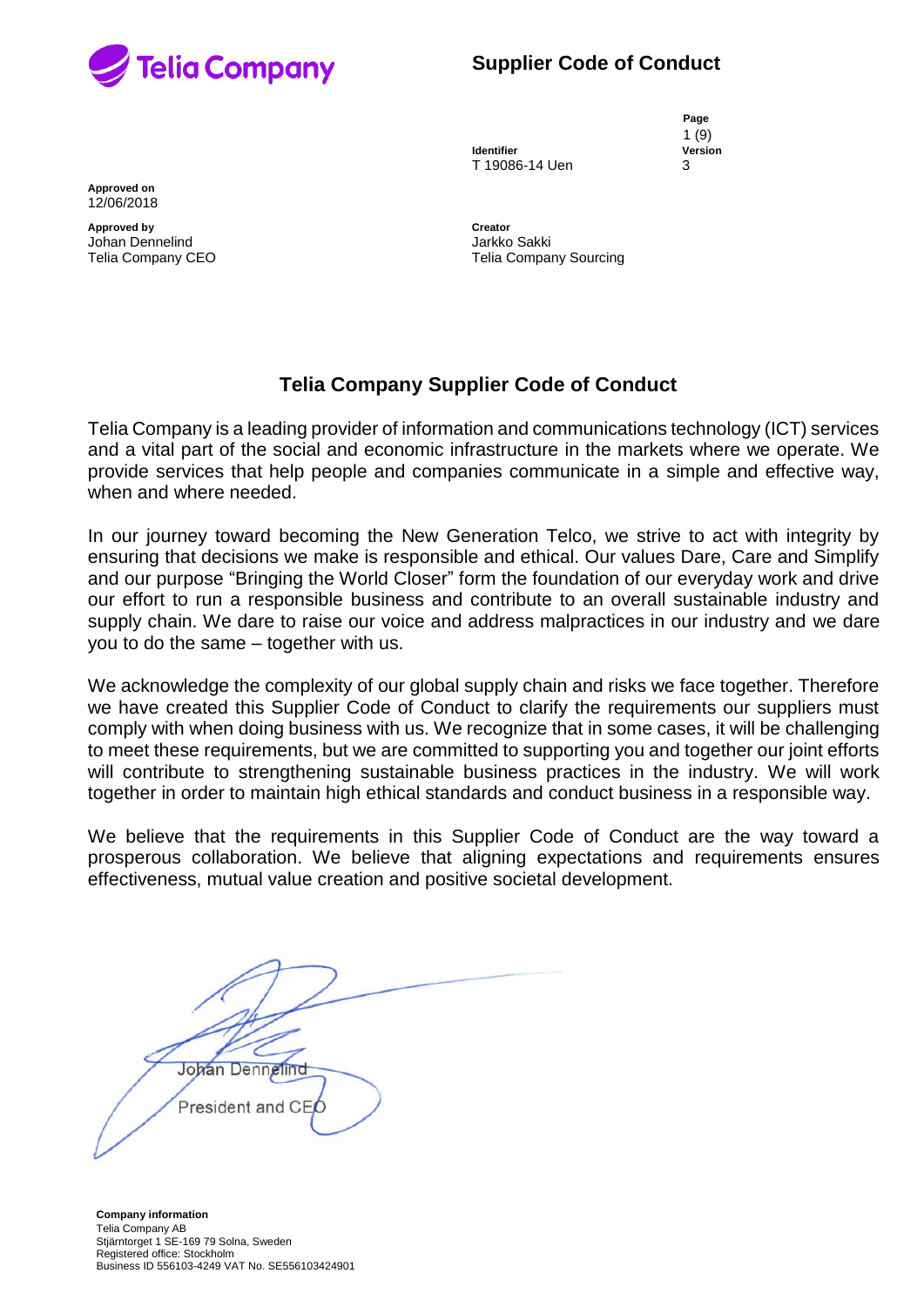

**Identifier Version** T 19086-14 Uen 3

**Page** 2 (9)

# **1** Telia Company commitments

Telia Company is committed to responsible business and adheres to a number of international declarations, conventions and guidelines on human rights, labor rights and conditions, environmental responsibility and anti-corruption. These include:

- The United Nations' Universal Declaration of Human Rights
- The Core Conventions of the International Labour Organization
- The OECD Guidelines for Multinational Enterprises
- The UN Guiding principles on Business and Human Rights
- The United Nations Global Compact Principles
- Children's Rights and Business Principles

These international standards form the foundation of our [Code of Responsible Business Conduct,](http://dontdothisatwork.teliacompany.com/) and are the standards which our internal [policies](https://www.teliacompany.com/en/about-the-company/public-policy/) are harmonized with.

# **2** General conditions

## **2.1 Scope**

This Supplier Code of Conduct specifies requirements applicable to Telia Company suppliers conducting business with or on behalf of Telia Company. For the purposes of this document, the following terms and definitions apply:

- The term 'supplier' includes suppliers as well as their subsidiaries, agents, affiliates and subcontractors.
- The term 'employees' includes regular employees and consultants, regardless if they are permanently employed, temporarily contracted, directly employed, students or supervised.
- Telia Company Supplier Code of Conduct is henceforth referred to as 'the Supplier Code.'

## **2.2 Compliance**

Supplier shall, comply with all applicable laws and regulations and the requirements set out in this Supplier Code being understood that compliance with the requirements set forth in this Supplier Code is mandatory, even when these requirements stipulate higher standards than those required by national laws or other applicable laws and regulations. Suppliers are strongly encouraged to observe international and industry standards and best practices. References to relevant standards are provided in the respective chapters stipulating requirements.

It is the supplier's responsibility to enforce and verify legal compliance and compliance with this Supplier Code within its own operations and through its supply chain. In case of conflict between requirements under national law and those of the Supplier Code, suppliers shall without undue delay consult with the relevant Telia Company entity.

Telia Company reserves the right to verify compliance with the Supplier Code through a combination of dialog and internal or external assessment mechanisms. The supplier shall therefore maintain relevant and complete documentation and records to show such compliance.

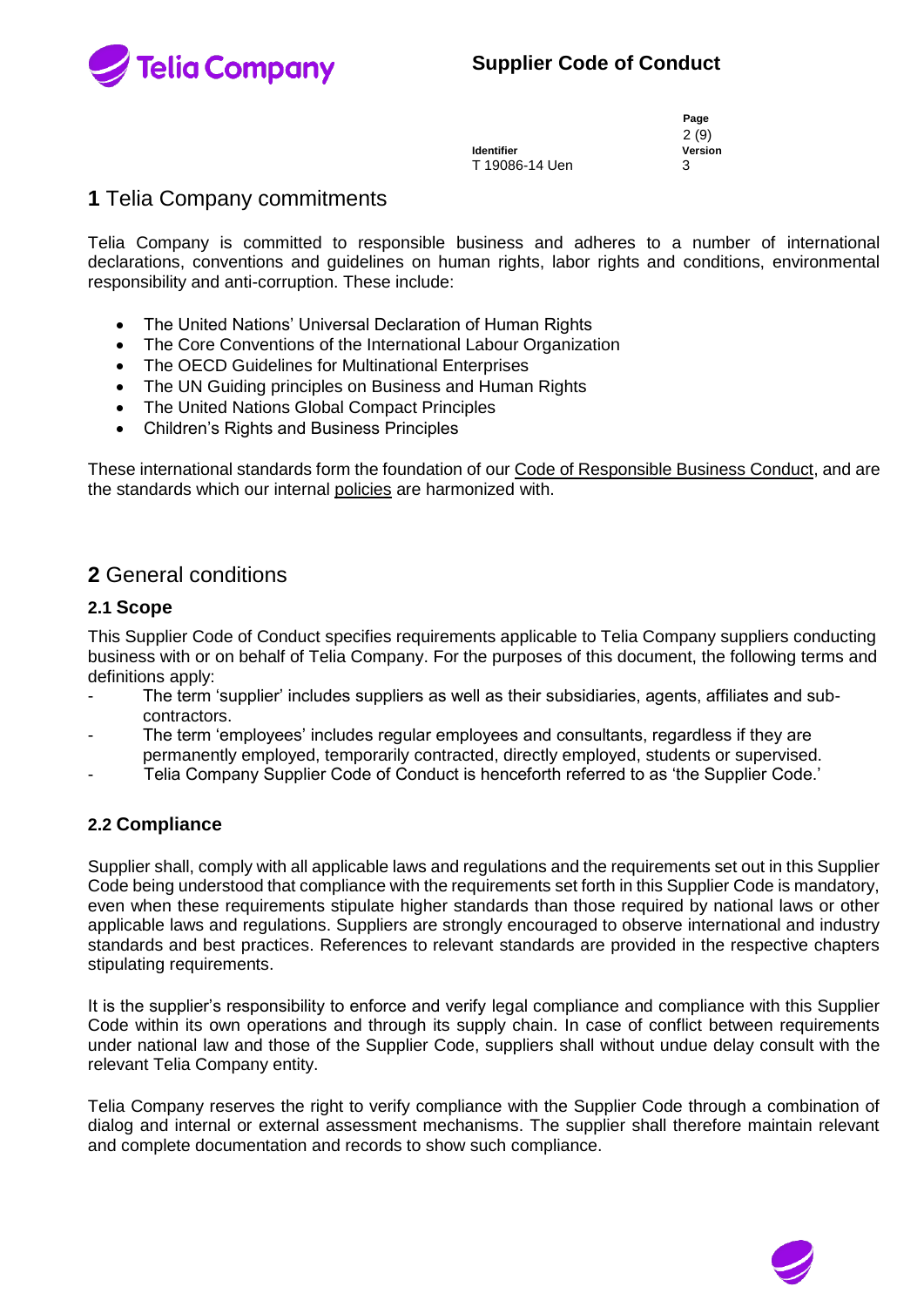

**Identifier Version** T 19086-14 Uen 3

**Page** 3 (9)

## **2.3 Structured management approach**

Suppliers shall establish clear goals toward meeting the requirements set forth in this Supplier Code. Suppliers shall enforce, maintain and demonstrate their commitment and compliance through implementation of adequate management systems, effective risk management and allocation of appropriate and sufficient resources, all appropriate to the size and nature of suppliers' operations. Suppliers shall have or work toward a culture of continuous improvement in developing and implementing measures to ensure they align with the requirements set forth in the Supplier Code. Suppliers should also have in place adequate remedial mechanisms in case of any violations of these requirements.

Suppliers are responsible for being updated about new or revised requirements in future revisions of the Supplier Code, available at: [www.teliacompany.com/en/sustainability/supplier-portal/](http://www.teliacompany.com/en/sustainability/supplier-portal/)

## **2.4 Reporting and communication**

Suppliers shall immediately report existing and/or suspected violations of applicable laws, regulations and the Supplier Code to a Telia Company representative or anonymously through our secure web portal [Speak-Up Line](https://secure.ethicspoint.eu/domain/media/en/gui/101615/index.html) or email: speak-up@teliacompany.com Telia Company will closely monitor noncompliance with the Supplier Code. Suppliers shall keep accurate, timely and relevant information on compliance performance and progress and make it available to Telia Company upon reasonable request. Your reports will be handled confidentially and Telia Company prohibits any retaliation related to reported concerns made in good faith.

## **2.5 Audit right**

Buyer shall be entitled to perform audits at Supplier's premises or sites and/or at Buyer's premises or sites regarding Supplier's proper fulfilments of the Supplier Code.

## **2.6 Termination**

Any breach by Supplier, of the requirements of the Supplier Code, which is not considered insignificant, shall give Buyer the right to immediately terminate its agreement(s) with Supplier, without prejudice to any other rights and remedies available.

## **3** Requirements

## **3.1 Human rights**

Aligned with the UN Guiding Principles on Business and Human Rights, Supplier commits to respect human rights within its business operations. All employees shall be treated with respect and dignity and are entitled to fundamental human rights. In relation therewith, subject to applicable national laws and regulations which may require higher standards than those set forth below (in which case such standard shall apply), Supplier shall:

#### **3.1.1 Policy and due diligence**

Have in place a policy and due diligence processes to understand any adverse human rights impacts with which it may be involved;

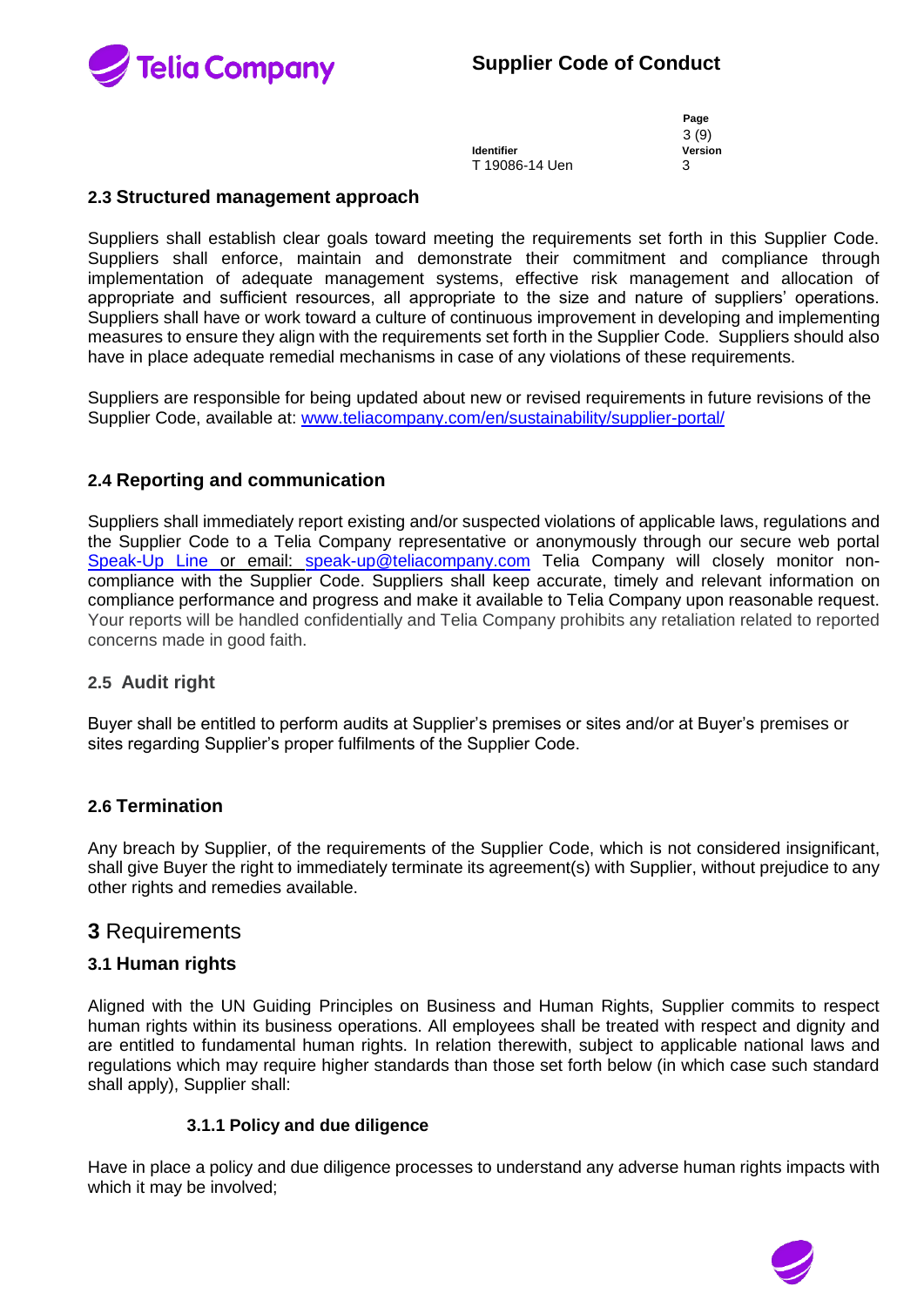



|                   | Page    |
|-------------------|---------|
|                   | 4 (9)   |
| <b>Identifier</b> | Version |
| T 19086-14 Uen    | 3       |

Communicate and address any potential or actual adverse human right impacts by taking appropriate steps to avoid, minimize and/or mitigate them;

## **3.1.2 Freedom of expression and privacy**

Ensure that products and business processes respect the human rights aspects of privacy and freedom of expression;

Not, obstruct or interfere with, or retaliate against, freedom of expression or privacy rights;

Respect the privacy rights of employees, customers and other stakeholders whenever it gathers personal data or implements employee monitoring practices;

## **3.1.3 Diversity and non-discrimination**

Promote diversity and equal opportunities for all employees;

Have zero tolerance toward discrimination in hiring and any other employment practices on the grounds of ethnicity, gender, sexual orientation, marital, social or parental status, religious belief, political belief, nationality, disability, age, union affiliation or any other relevant grounds;

Not subject employees to any mandatory health tests (i.e. pregnancy or HIV/AIDS) that have no relevance to the job function or related to workplace safety;

Not tolerate nor support nor promote any form of psychological, physical, sexual or verbal abuse, intimidation, threat or harassment.

## **3.2 Labor rights**

Aligned with ILO's International Labour Standards, Supplier commits to uphold decent labor standards and provide a work environment for its employees to obtain decent and productive work, in conditions of freedom, equity, security and dignity. In relation therewith, subject to applicable national laws and regulations which may require higher standards than those set forth below (in which case such standard shall apply), Supplier shall:

#### **3.2.1 Employment agreement**

Provide individual or collective employment agreements in writing which have clear terms and conditions, specifying but not limited to working hours, overtime compensation, job description, notice period, salary and frequency of payment;

Ensure that employees are informed about, and fully understand, their employment conditions and rights in their own language;

Not contract employees through schemes such as but not limited to consecutive short-term contracts or false apprenticeship, to avoid meeting obligations to employees under applicable laws and regulations;

#### **3.2.2 Working hours**

Define a normal workweek as not exceeding 48 hours;

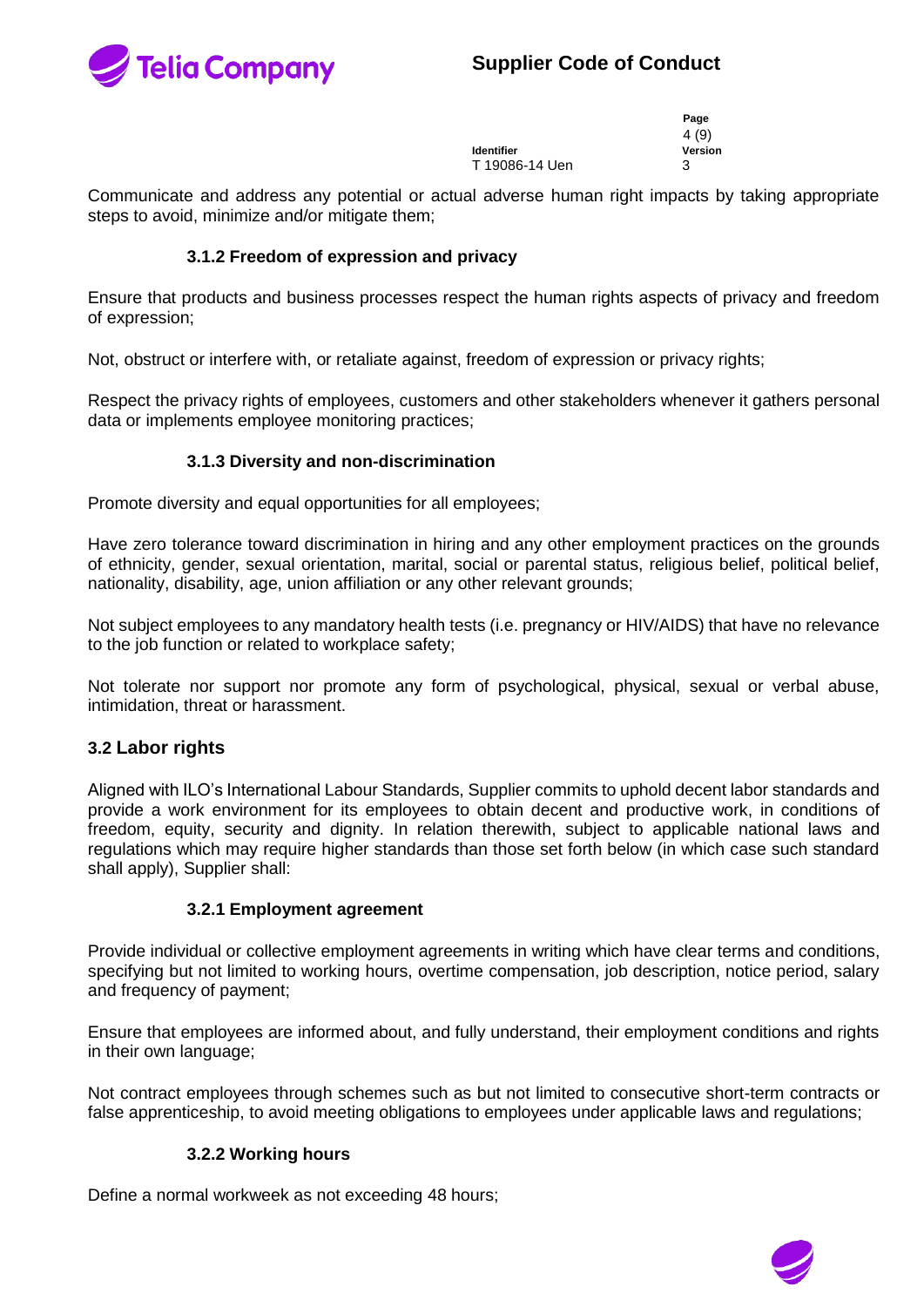



**Identifier Version** T 19086-14 Uen 3

5 (9)

**Page**

Ensure that employees do not work overtime on regular basis and that overtime is voluntary and does not exceed 12 hours per week, unless otherwise regulated in collective bargaining agreements;

Provide employees at least one day off in every seven-day period, leave periods and time off for legally recognized holidays;

#### **3.2.3 Wages**

Provide all employees, a living wage, sufficient to meet the basic needs of employees and to provide some discretionary income and when applicable, salary shall be based on criteria set by collective bargaining agreements;

Provide to all employees timely payment and clear information related to their wages and benefits for each pay period;

Reimburse overtime pay rates at a premium rate as defined by national laws, collective bargaining agreement or industry standards;

Not allow deductions from wages for disciplinary purposes or any kind of financial punishment;

## **3.2.4 Child labor**

Define anyone under the age of 18 to be a child being understood that children under the minimum legal working age in the relevant territory or fifteen (15) years old, whichever is higher, are strictly forbidden to be used in any phase of business operations;

Not to exploit young workers with work that keeps them away from schooling that they are entitled to, nor perform night shifts and overtime nor any other work that is heavy, hazardous or unsafe to their physical and mental health and development (for the sake of clarity, the term 'young worker' refers to any person over the age of 15 or the minimum legal working age in the relevant territory and under the age of 18);

Ensure that, in case of government authorized job trainings or apprenticeship programs, these activities are clearly beneficial to the participating individuals;

Have in place processes and remediation procedures, with the child´s best in mind, in case of an encounter of a child working in conditions conflicting with these requirements;

## **3.2.5 Forced labor**

Take active measures to ensure no use of any form of slave, forced, bonded or indentured labor, or human trafficking, in any phase of business operations. This includes the use of employment bonds aiming to recover costs related to training or educational activities necessary for running normal business operations;

Not restrict employees to move freely or to leave the premises after completing their working hours;

Acknowledge employees' right to terminate their employment provided that they give reasonable notice;

Not request the employees to deposit money or equivalent and/or their original identification documents, nor to pay any recruitment or employment fees or costs;

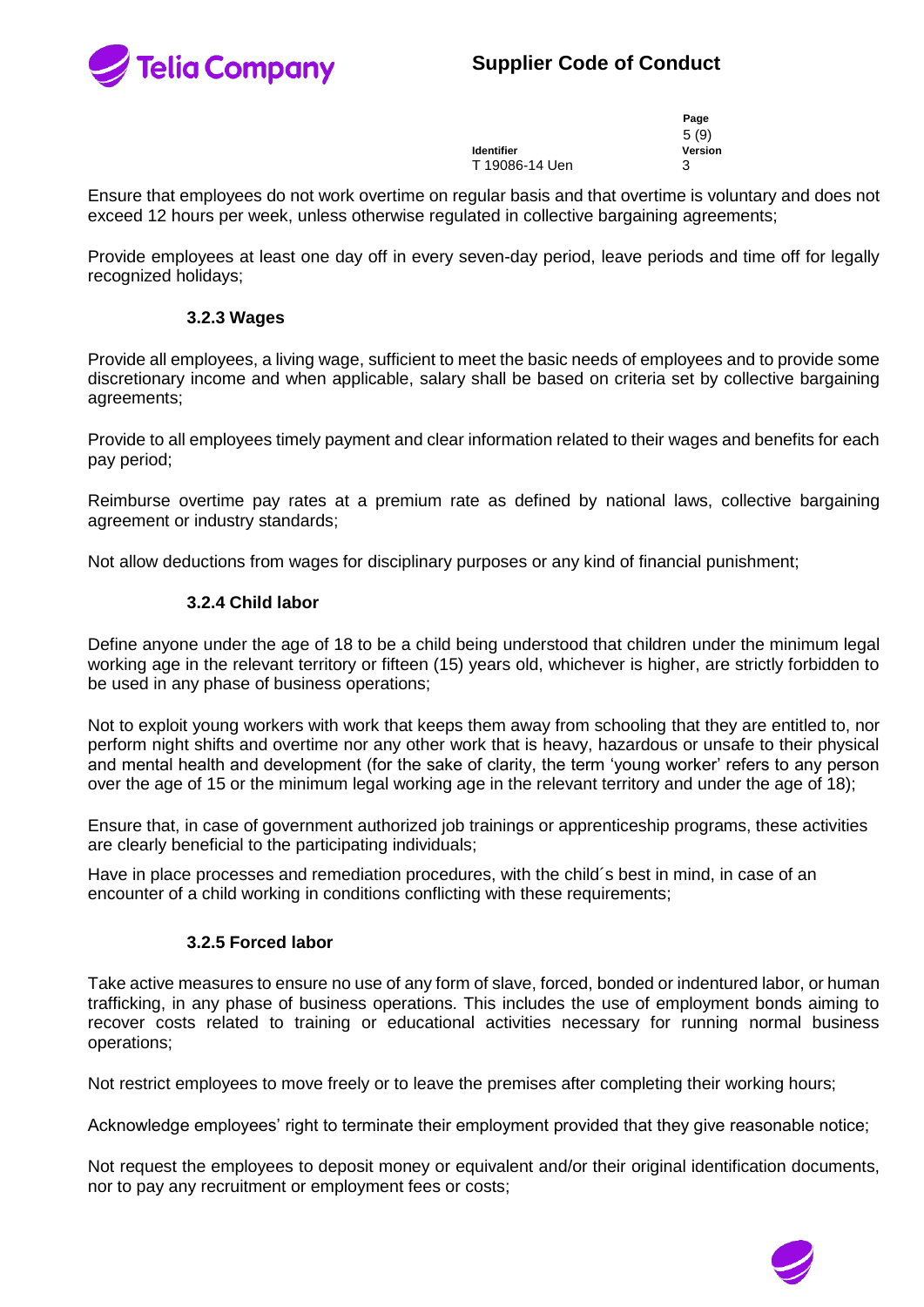

**Identifier Version** T 19086-14 Uen 3

**Page** 6 (9)

#### **3.2.6 Freedom of association**

Recognize employees' right to freely form and to join, or not to join, trade unions or similar employee representative organizations, and to collective bargaining;

Not penalize, persecute, discriminate or harass employees when they join a trade union or act as employee representative;

Maintain an effective and confidential grievance mechanism that facilitates open communication between management and workers and addresses concerns early, openly, on an informed basis and encourage employees to use grievance mechanisms without fear of punishment or retribution.

## **3.3 Workplace health and safety**

Aligned with international standards for Occupational Health and Safety, Supplier commits to provide and maintain a safe and healthy workplace for its employees, visitors, contractors and any subcontractors working on its behalf. In relation therewith, subject to applicable national laws and regulations which may require higher standards than those set forth below (in which case such standard shall apply), Supplier shall:

## **3.3.1 Health and Safety management system**

Maintain a health and safety management system, based on continuous improvement, relevant to the scope and nature of the business and risks related to the business operations;

Include in such management system, at a minimum, a clear and written policy, an appointed person or function, procedures and instructions, communication and training, mechanisms for monitoring, measuring and improving the system itself;

#### **3.3.2 Hazard and risk management**

Have in place an effective workplace risk assessment process;

Address workplace hazards and risks through sufficient and relevant control measures such as appropriate personal protective equipment, as well as prevention and protection devices;

Ensure that employees, visitors, contractors and any subcontractors working on supplier's behalf, have access without any charge to these safety measures and that they are sufficiently trained in how to use them;

#### **3.3.3 Emergency preparedness**

Be able to identify and respond to potential emergency situations by having in place adequate and appropriate measures;

Regularly train employees on emergency planning, responsiveness as well as medical care;

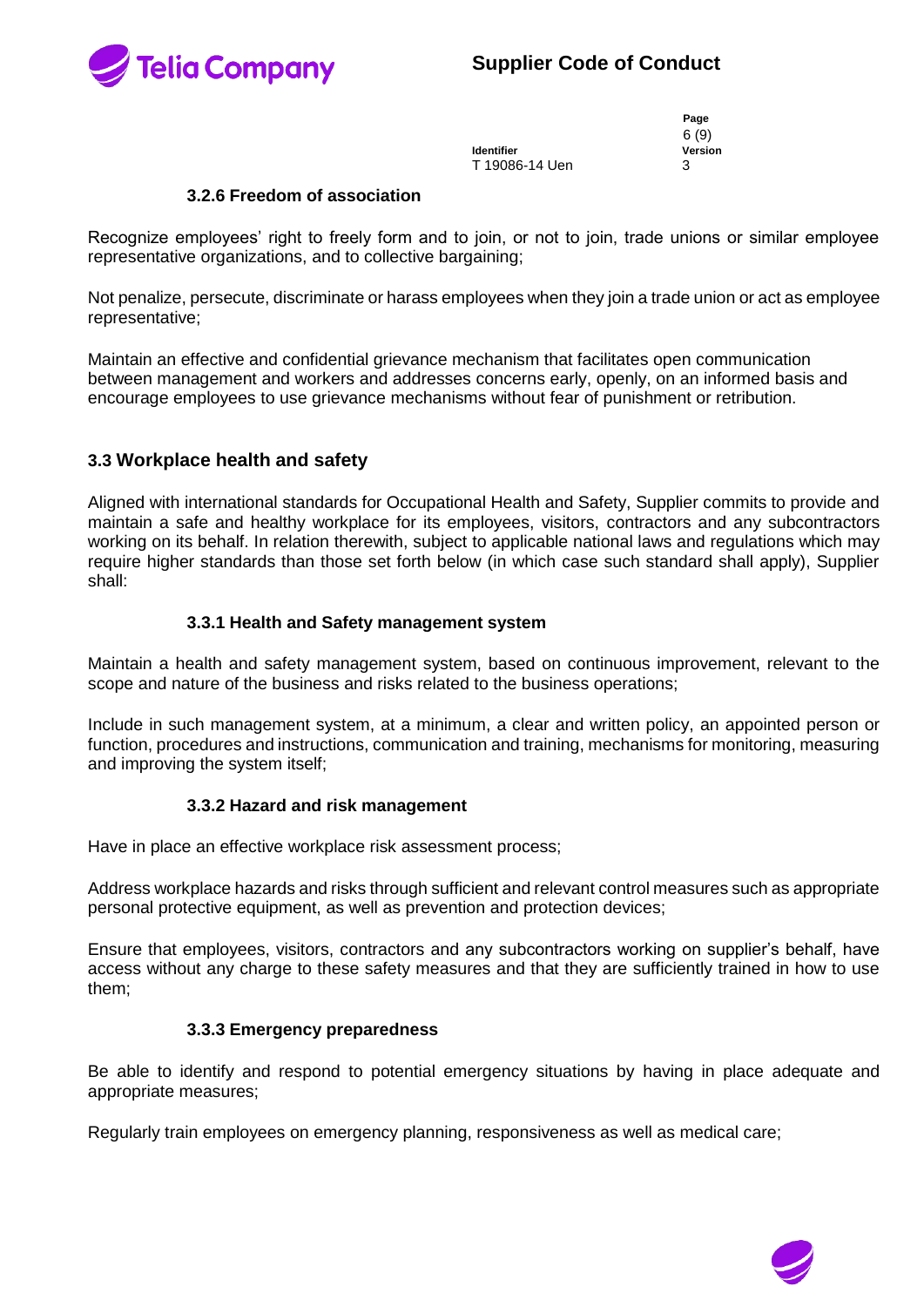

 7 (9) T 19086-14 Uen 3

**Page Version**<br>3

#### **3.3.4 Workplace conditions**

Provide, at a minimum, free access to drinking water, sanitary facilities and, when necessary, rest facilities or dorms that address the needs of occupants and visitors;

Ensure that work premises are clean, well lit, and fit for the purpose;

## **3.3.5 Incident reporting**

Have necessary measures in place to report, record and investigate all health and safety incidents;

Report any severe incident, accident or fatality occurred in the workplace and related to the supplier's business relationship with Telia Company, to a Telia Company representative in due time through preestablished communication channels;

Cooperate with and support Telia Company in the investigation of all material incidents.

## **3.4 Anti-corruption**

Aligned with the 10<sup>th</sup> Principle of the United Nations Global Compact and the OECD Guidelines for Multinational Enterprises, Supplier commits to work against corruption in all its forms and to commit to conduct its business operations in an ethical manner by maintaining a culture of integrity, transparency, openness and compliance. In relation therewith, subject to applicable national laws and regulations which may require higher standards than those set forth below (in which case such standard shall apply), Supplier shall:

#### **3.4.1 Policy**

Have a clear policy against corruption in all its forms, including but not limited to extortion, solicitation, bribery of public officials, private sector bribery, negligent financing of corruption, facilitation payments, nepotism, fraud and money laundering;

Not offer, promise, give, request, agree to accept, receive payments, gifts, any kind of undue benefits, charitable or political donations, directly or indirectly, to obtain or retain personal or business advantage from any public official, individual, employees of business partners, including Telia Company itself;

## **3.4.2 Anti-corruption program and system of internal controls**

Develop and adopt transparent and auditable anti-corruption program and adequate internal controls to prevent and detect corruption on the basis of a risk assessment addressing the individual circumstances of Supplier, in particular the bribery risks facing Supplier (such as its geographical and industrial sector of operation);

Promote employee awareness of company policies and anti-corruption program, adopt training programmes and disciplinary procedures. Monitor program effectiveness and enhance transparency;

Create and maintain a system of financial and accounting procedures, including a system of internal controls, reasonably designed to ensure the maintenance of fair and accurate books, records, and

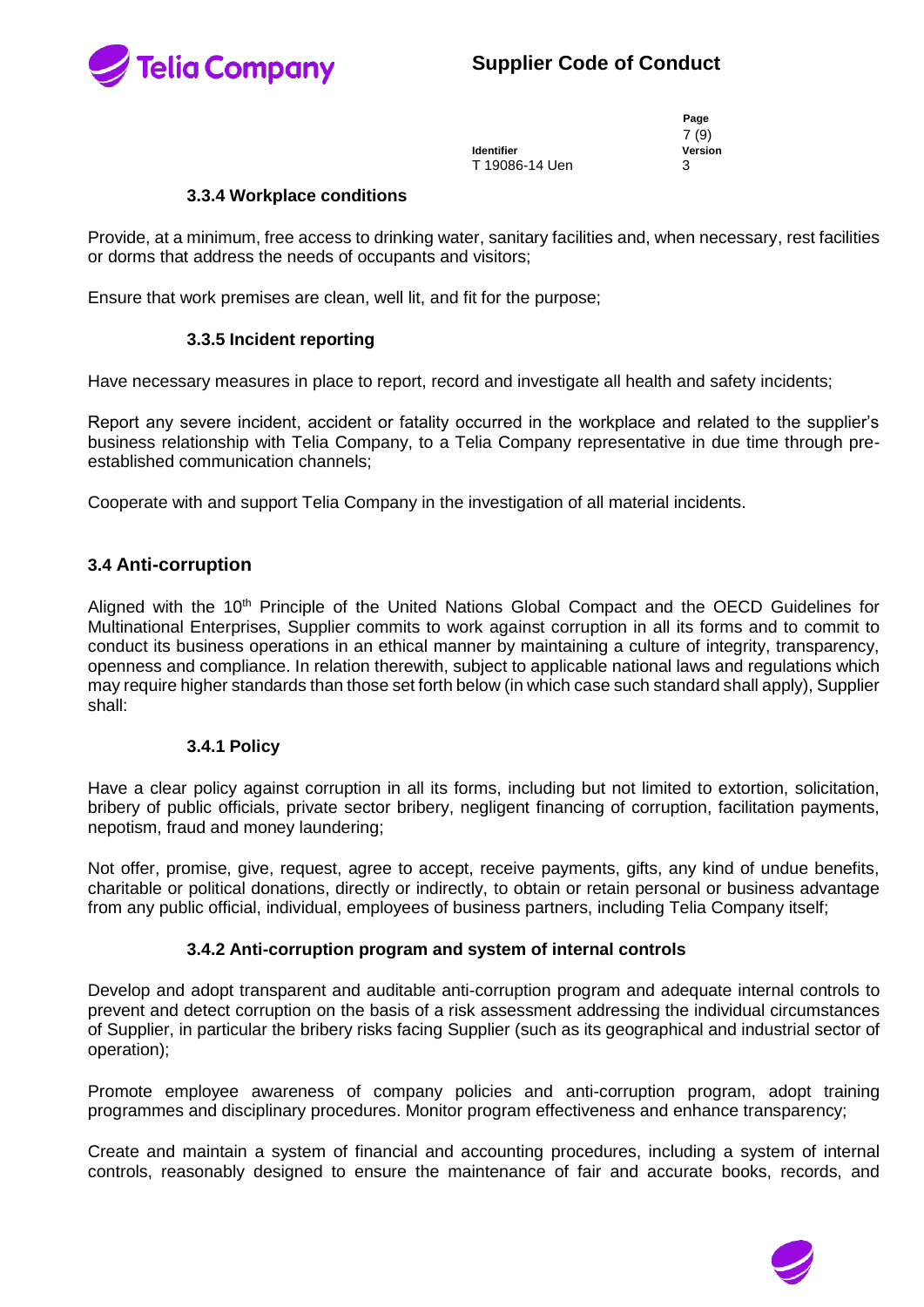

|                | Page    |
|----------------|---------|
|                | 8(9)    |
| ldentifier     | Version |
| T 19086-14 Uen | 3       |

accounts, to ensure that they cannot be used for the purpose of bribing or hiding bribery. Not alter any record entry to conceal or misrepresent the underlying transaction represented by it;

#### **3.4.3 Due diligence of third parties**

Ensure properly documented risk-based due diligence of third parties. Not use third parties for channelling bribes to public officials or private sector bribes or negligently finance corruption;

#### **3.4.4 Transparency, conflicts of interests**

Disclose to Telia Company information regarding any financial interest of individuals serving as government officials at public bodies or State-owned enterprises in relation to business of supplier, such as substantial ownerships, financial interests or business affiliations of individuals themselves or their family or friends in relation to supplier;

Disclose to Telia Company information regarding any personal affiliations between employees of supplier and Telia Company, such as family members, relatives and friends that might create situation of conflicts of interests;

## **3.4.5 Fair competition and integrity**

Conduct business operation in line with fair competition;

Not participate in any form of bid rigging or other mechanisms that limit fair competition in tender situations, any form of cartel practices with competitors, such as dividing or allocating markets or customers or price fixing.

## **3.5 Environment**

The supplier commits to operate in an environmentally responsible and efficient manner. In relation therewith, subject to applicable national laws and regulations which may require higher standards than those set forth below (in which case such standard shall apply), Supplier shall:

#### **3.5.1 Environmental management system**

Have in place an environmental management system based on continuous improvement and international standards. Certification according to ISO 14001 or EMAS is mandatory for suppliers involved in take-back, recycling and waste management;

#### **3.5.2 Precautionary principle**

Apply the precautionary principle by refraining from using substances, materials or processes where there is uncertainty regarding the negative environmental impact;

#### **3.5.3 Life cycle approach**

Assess the environmental impact of its business operations from a life cycle perspective, including means of assembly and end of life treatment where relevant. If requested by Telia Company, the Supplier undertakes to take back products out of service for reuse/recycling;